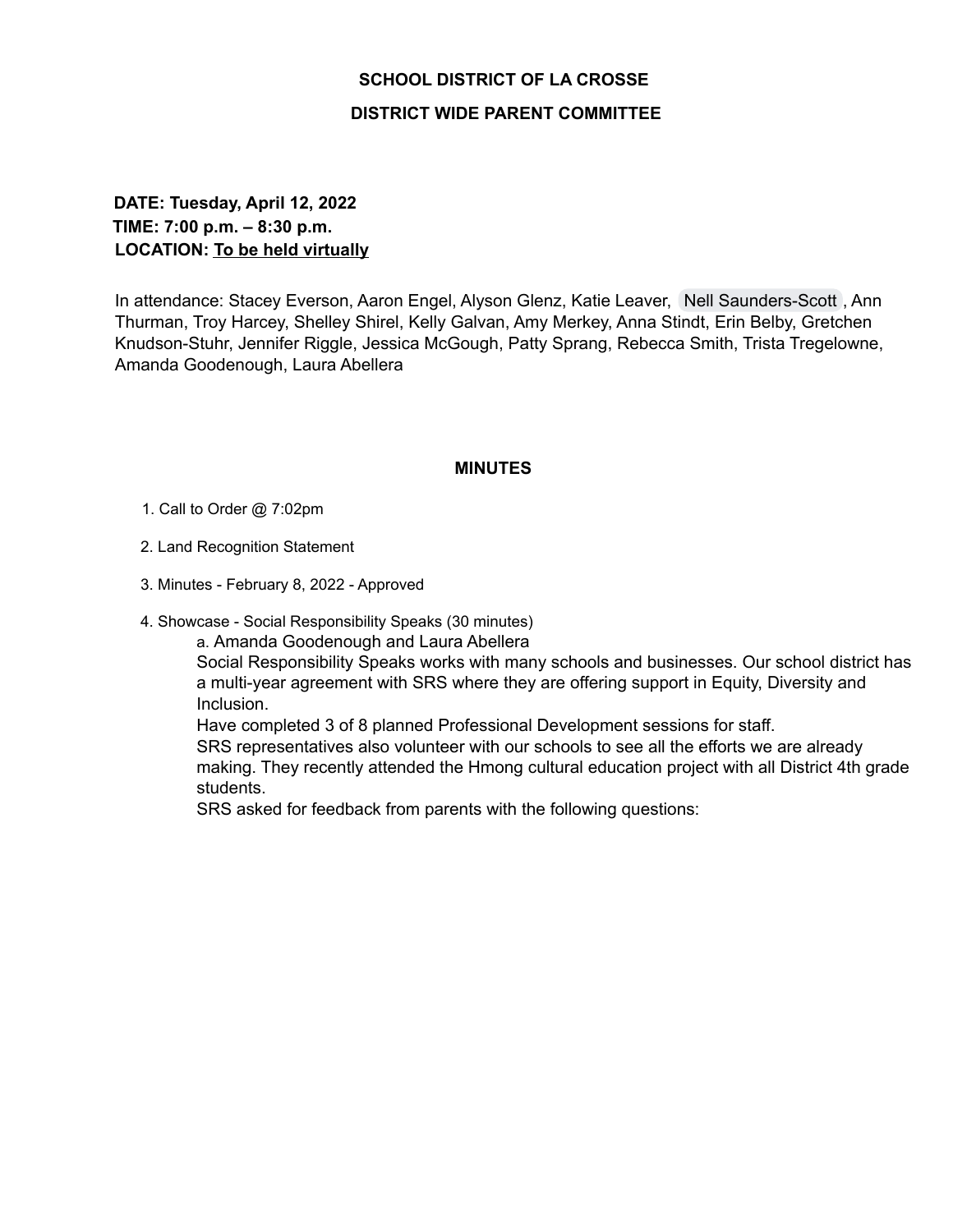What is the district doing well at with regard to justice and equity?

- Intentionally bringing light to the needs.
- Like that this is a multi-year emphasis.
- Teachers of all grade levels are showing ways they can contribute.

Where are the gaps and what can be improved?

● Would like it if we could provide parents more toolkits to speak to their own children.

What needs to be prioritized in the next five years?

Suggestion that it may be beneficial to include SRS once we receive the Youth Risk Behavior Survey data for this year. Dr. Harcey indicated we would be eager to connect with SRS on it later this spring. The YRBS information will be especially important after two years of pandemic.

SRS also provided a link to submit anonymous feedback: <https://forms.gle/coGyy7rLsX4djEk38> Amanda and Laura offered their email addresses for anyone that would like to have one-to-one discussion on the efforts: [agoodenough@srspeaks.com](mailto:agoodenough@srspeaks.com) and [laura@srspeaks.com](mailto:laura@srspeaks.com)

- 5. Administrative Updates (30 minutes)
	- a. Superintendent Update
		- State Testing is happening currently in all school levels.
		- Budget deficit is a current priority for the next school year. We have identified ways to structure this and pay off debt.
		- Facility Planning is ongoing to right-size our district. Enrollment numbers are declining each year but we have the same number of school buildings. Each building comes at a cost to maintain, repair, heat/cool. Another community survey will be sent to every boxholder in the district. The current focus for the district facility planning is to explore consolidating to one high school. The secondary focus would be to right size to 2 middle schools. If the high school option is the supported plan, our middle school students would transition into the 2 existing high school buildings (Central and Logan High School). We have discussed options with purchasing the Trane Headquarters on Pammel Creek as the site for one consolidated new high school. We have not purchased any property yet.
		- Planning to maintain same staff levels so class sizes can remain small, can offer additional courses that have not historically been able to run in either high school. There will be natural attrition due to retirement though.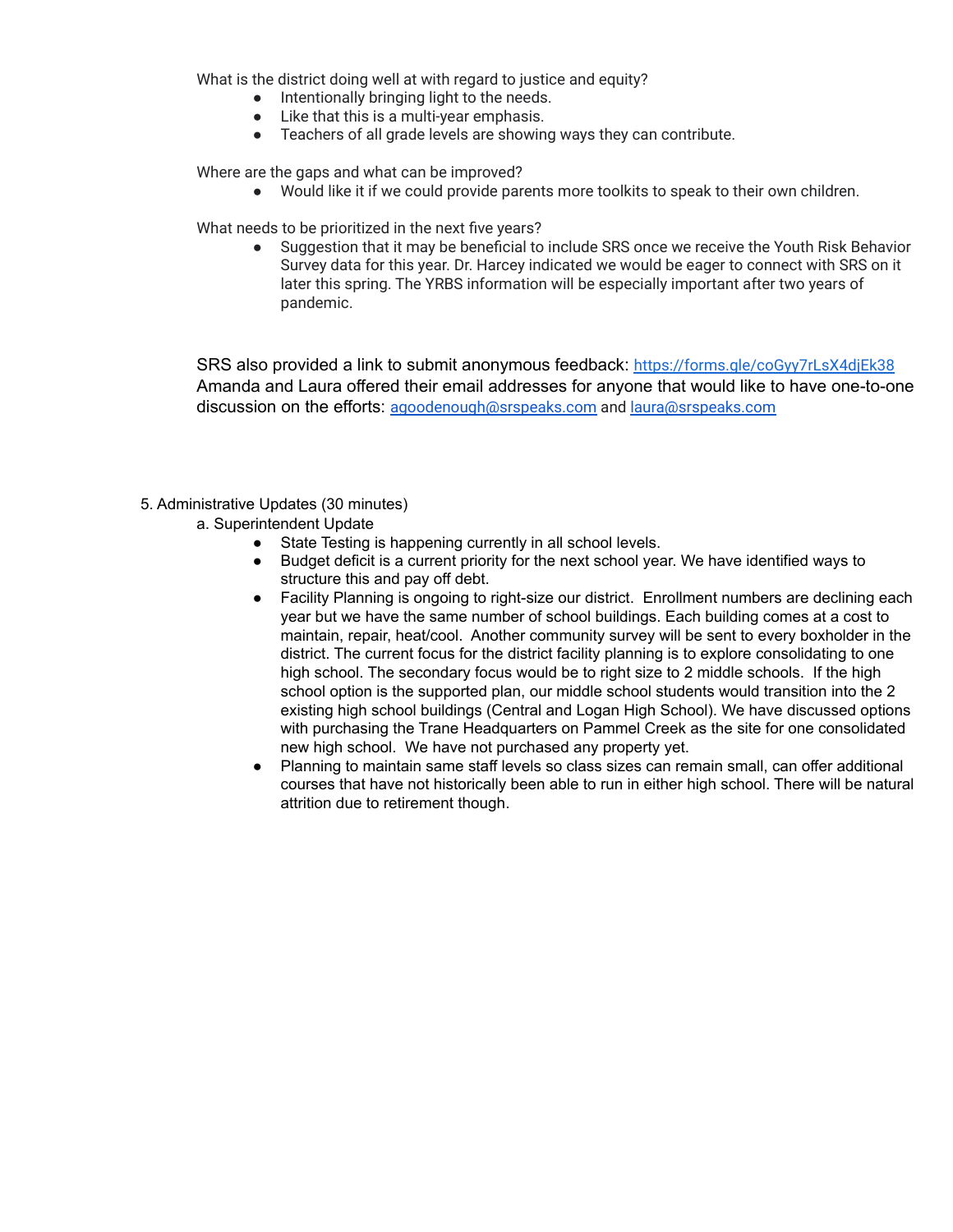- Community Q & A sessions will be held Tuesday April 26th and Tuesday, May 2nd at Lincoln Middle School. More info to come on those.
- Exploring all possible conflicts that could arise from such a change: transportation, school start times, finding ways to make students feel they belong,
	- Timeframe and cost:
		- Survey in May. Report results to Board of Education in June.
		- Should the Board recommend going to referendum for building 1 new high school, voters would vote on referendum in the November 2022 election.
		- $\blacksquare$  ~3 years before building would be complete and ready for students/staff to move in.
		- Cost would be approximately \$16 annually in property taxes for a \$200,000 home in La Crosse.
- b. Secondary Update
	- District is focusing on additional reading and writing opportunities for current 8th graders. New courses offered that they can register for in 9th grade at Logan High or Central High.
	- Central and Logan high schools will offer transition dates so any incoming freshman can go to their school building and get acclimated to their school before the first day.
	- Parents of high school students: Convocation dates April 24th 4pm @ Logan HS; April 25th @ 7pm.
	- May 27th will be the date for Graduation for Logan High School (5pm), Central High School (8pm) and Polytechnic (TBD).
	- Standards Based Grading- report card will not look much different than now. We will no longer use the letter grade 'F' though. All new report cards will include a list of essential learning standards for each class so parents will now see the focus for their students in a specific course. The goal is to give parents more information so they can support their children along the way.
- c. Elementary Update
	- Maggie Maine will be joining our district as the new principal at Southern Bluffs elementary. She is currently working in the Winona MN schools. She will begin July 1st.
	- 5 of our 9 Principals are experiencing End of Year celebrations for the first time due to the pandemic. This is exciting to have these celebrations back for our elementary students and families!
	- High Performance Learning Matt Hessel writing contest had 190 entries. Winners will be announced soon.
	- Elementary is looking at new Math Curriculum. It has been about 10 years since we have had an update on this. We plan to pilot 2 curriculum options to see which will